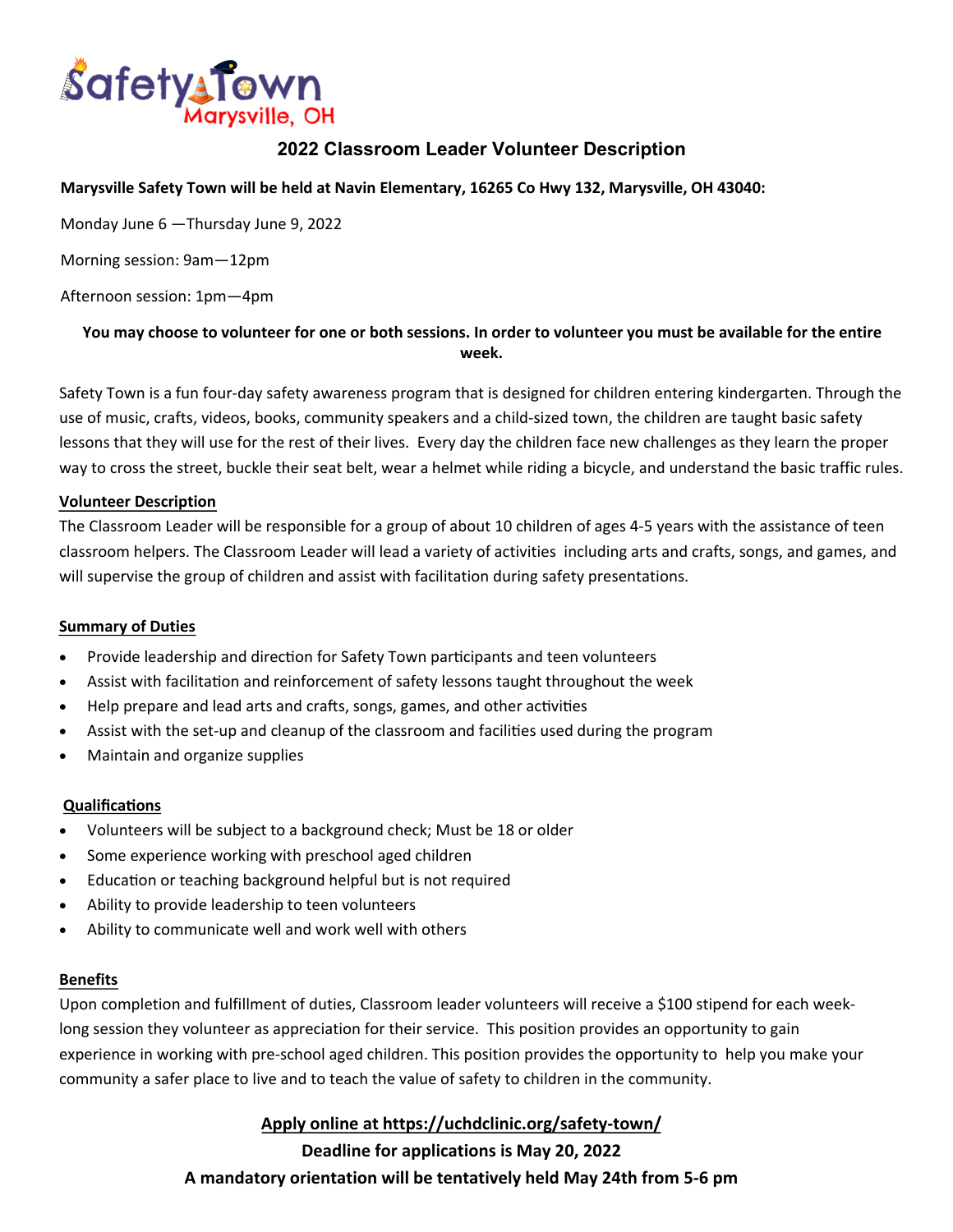| Date of Birth: ________                                                                                                                                                                                   |                                                   |  |  |  |  |
|-----------------------------------------------------------------------------------------------------------------------------------------------------------------------------------------------------------|---------------------------------------------------|--|--|--|--|
| Do you have a child participating in Safety Town: YES<br><b>NO</b>                                                                                                                                        |                                                   |  |  |  |  |
| T-shirt size: S M L XL XXL                                                                                                                                                                                |                                                   |  |  |  |  |
| You may choose to volunteer for one or both sessions, but you must be available all the<br>days and times that you sign up to volunteer. Please select the session(s) you would like to<br>volunteer for: |                                                   |  |  |  |  |
|                                                                                                                                                                                                           | <b>North Sessions</b>                             |  |  |  |  |
|                                                                                                                                                                                                           | ________ Morning session (9 am-12 pm)             |  |  |  |  |
|                                                                                                                                                                                                           | <b>EXAMPLE 2014</b> Afternoon session (1 pm-4 pm) |  |  |  |  |

# **Safety Town 2022 Classroom Leader Volunteer Application**

**Safety Town is a program for 4 and 5 year olds. Please list any experience you have working with young children (Experience preferred but not required).**

**Do you have any potential scheduling conflicts that could prevent you from being present for each day of the program or the orientation? If so, please list.**